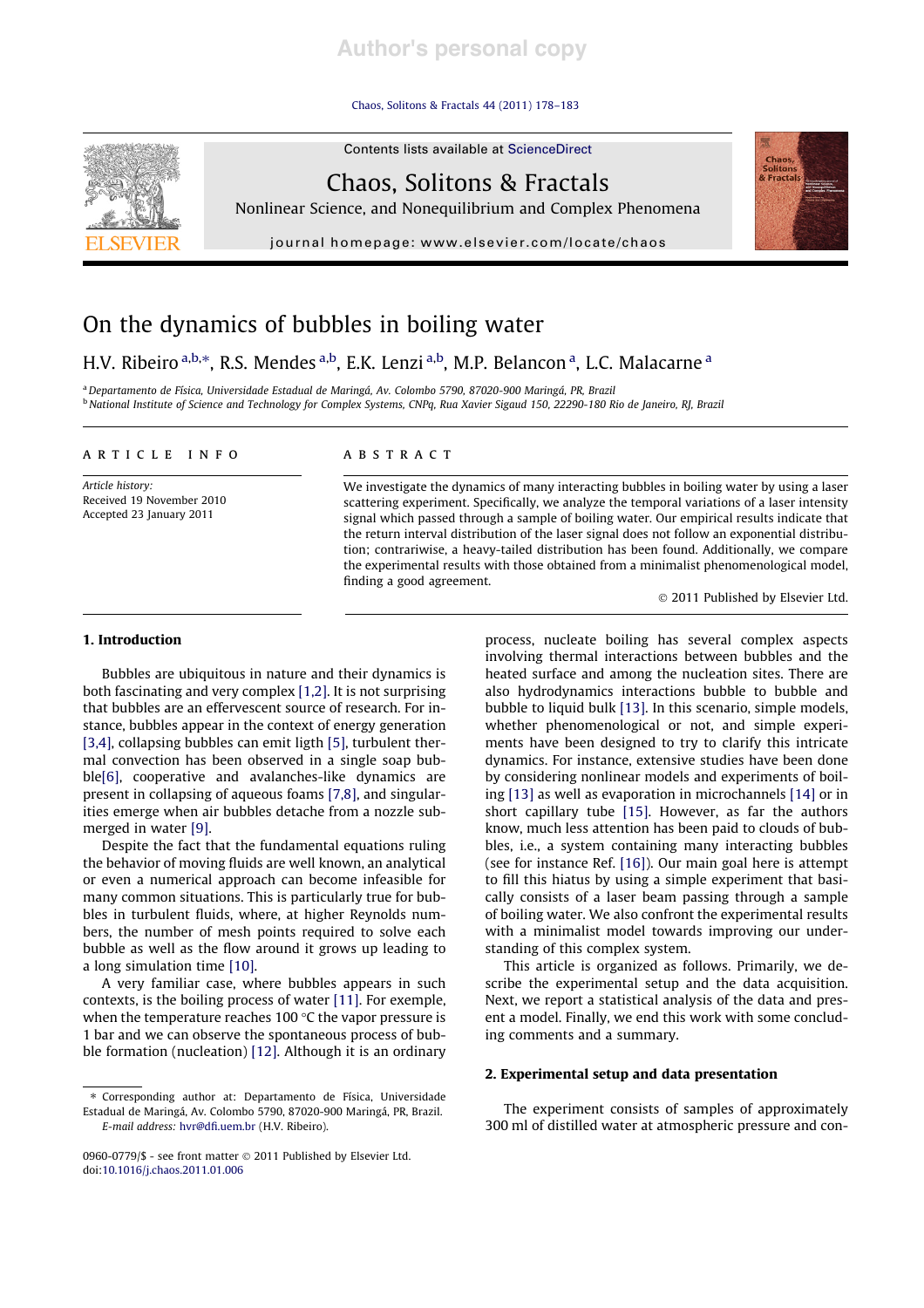fined by impermeable metallic walls with glass windows through which the laser beam is transmitted, as shown in Fig. 1 (left panel). At the bottom, the confining vessel is in contact with a heat plate that employs a power of around 300 W, in such way that the temperature in the contact interface is approximately 300 "C. After the boiling process becomes stable, i.e., the water temperature stabilizes, we start to record the He–Ne laser (10 mW) intensity signal that passes through the sample by using a photodiode detector (Thorlabs DET100A) coupled to an oscilloscope (Tektronix TDS5032B) with a sampling rate of a thousand points per second. Typical recording times are of the order of 10 min and the height of the incident beam does not significantly change the statistical results, avoiding the water–air interface.

Fig. 1 (right panel) shows a typical record signal. We can see that the signal is characterized by intermittent valleys. While the emerging dynamic is complex, the individual processes generating the bubble are qualitatively simple. At the button of the confining vessel the temperature is higher what makes a small fraction of the liquid to evaporate, producing the bubbles. These nucleation sites are not static and depend on the heat transfer and also on the liquid-wall interactions. The bubbles depart from the nucleation sites and rise through the confining vessel. Along this movement the bubbles continuously interact with each other, with the liquid and with the walls. When one or more bubbles crossing the laser path they scatter the light, producing a decrease in the record signal. Naturally, this intrincated signal reflects the complex collective dynamical behavior of the bubbles. Similar situations are customary when dealing with time series. For instance, the earth seismic and geomagnetic activity can be investigated by considering a seismogram and the DST index.

## 3. Data analysis

Due the conditions of the signal, a natural variable to investigate the system dynamics is the time difference between the extreme events characterized by sharped valleys. This analysis is frequently employed in the physics and financial literature [17–20] and it shows to be useful when investigating the underling mechanism ruling the system [21–24].

A possible manner to obtain these extreme events is considering a threshold value  $q$  and archiving the initial times  $t_i$  for which laser signal is below this edge. The difference between two consecutive times,  $\tau_i = t_{i+1} - t_i$ , is the so called return interval. This procedure is presented in Fig. 1, where the right panel shows horizontal line segments representing the return intervals for  $q = 0.5$ . Fig. 2a displays the probability density functions (pdf) of  $\tau_i$ ,  $\rho(\tau)$ , for three values of  $q$ . Clearly, the distribution is dependent on  $q$ , and it is also well known that for Gaussian random uncorrelated variables the return interval  $\tau_i$  is exponentially distributed according to [25]

$$
\rho(\tau) = \frac{1}{\bar{\tau}_q} e^{-\tau/\bar{\tau}_q},\tag{1}
$$

where  $\bar{\tau}_{q}$  is the mean value of return interval related to the threshold value q. Fig. 2a shows our data compared with this pdf, resulting in a poor agreement.

The weak agreement indicate that memory effects can be present in the bubble dynamics. To address this question, we may use the detrended fluctuation analysis (DFA) [26]. It basically consists of calculating the root mean square fluctuation function  $F(n)$  (see for instance [27]) for the integrated and detrended time series for different values of the time scale n. When we have scaleinvariant time series,  $F(n)$  follows a power law behavior  $F(n) \sim n^h$ , where h measures the degree of correlation in the time series: if  $h = 0.5$ , the series is uncorrelated, while  $h > 0.5$  indicates long-range correlations. Fig. 2b presents the results concerning the laser signal where we found  $h \approx 0.65$  leading to long-range correlations.

Empirical results have claimed that in the presence of power law correlation in the data the pdf  $\rho(\tau)$  is usually adjusted by a stretched exponential [21–23] or by a Weilbull distribution [24], i.e.,

$$
\rho(\tau) \sim e^{-A(\tau/\bar{\tau}_q)^{\gamma}} \quad \text{or} \quad \rho(\tau) \sim (\tau/\bar{\tau}_q)^{\gamma-1} e^{-B(\tau/\bar{\tau}_q)^{\gamma}}, \tag{2}
$$

where A and B are constants and  $\gamma$  is the exponent of the power law autocorrelation function. These two distributions also emerge in the analytical approach of Santhanam and Kantz [25] when considering a Gaussian fractional noise with autocorrelation exponent  $\gamma$ . It is interesting to note that by employing the scaled variable  $\xi = \tau/\bar{\tau}_q$  both distributions become independent on  $q$  and that the exponents  $\gamma$  and h are related via  $\gamma = 2(1 - h)$ . Fig. 2c displays



Fig. 1. (left panel) A schematic representation of the experimental setup: a laser beam passes through a sample of boiling water which is in contact with the heat plate. The laser intensity is monitored by the detector (photodiode) and recorded. (right panel) A typical laser intensity signal for a sample of approximately 300 ml of boiling water.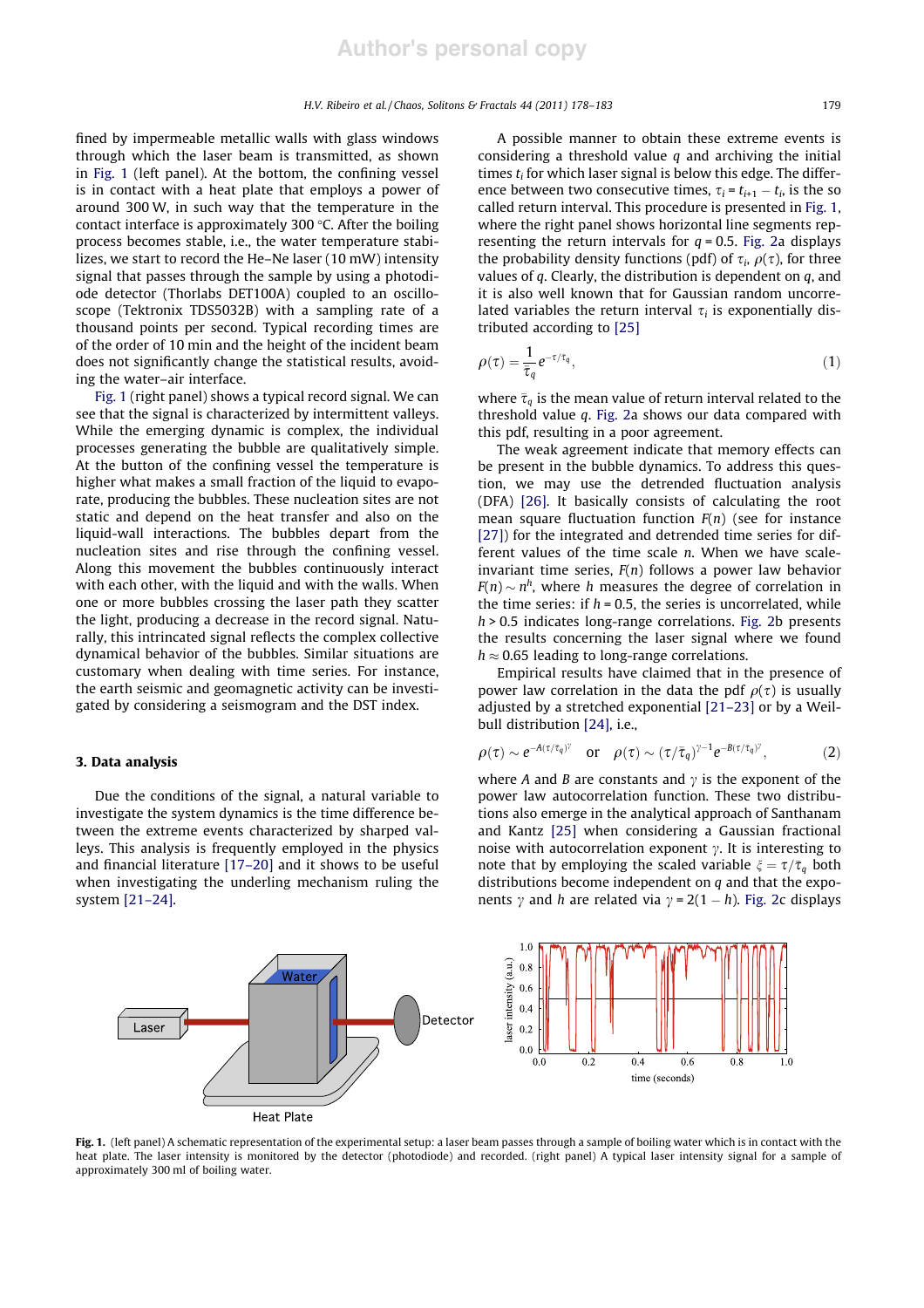180 H.V. Ribeiro et al. / Chaos, Solitons & Fractals 44 (2011) 178–183



Fig. 2. (a) Probability distribution of the return interval  $\tau$  for three values of q (indicated in the figure) in comparison with the exponential distribution of Eq. (1) for  $\bar{\tau}_{0.1}=$  0.0808 (continuos line),  $\bar{\tau}_{0.6}=$  0.0564 (dashed line) and  $\bar{\tau}_{0.8}=$  0.0438 (dashed-dotted line). (b) DFA analysis for the laser intensity signal:  $\log_{10} [F(n)]$  versus  $\log_{10}(n)$  in comparison with a linear fit, where we found  $F(n) \propto n^h$  with  $h \approx 0.65$ . (c) Distribution of scaled variable  $\xi = \tau/\bar{\tau}_q$  for eight equally spaced threshold values from 0.1 to 0.9 in comparison with a stretched exponential (continuos line) and with a Weilbull distribution (dashed line) both with  $\gamma = 2(1 - h) = 0.7$ . (d) Distribution of the return interval increments  $\Delta \xi = \xi_{i+1} - \xi_i$  compared with Eq. (3) when considering the stretched exponential (continuos line) and the Weilbull distribution (dashed line) both with  $\gamma$  = 0.7. Notice that in the tail of the distributions the noise increases. This occurs because of the finite size of the set  $\{\tau_i\}$  and also due to the small probability of finding large time intervals.

the distributions of the scaled variable  $\xi$  and also the stretched exponential and the Weilbull distributions, which, due to the normalization and the unitary mean value of  $\xi$ , have just one parameter,  $\gamma$ , determined from h. From this figure, we observe a good data collapse but a poor agreement with both previous distributions, specially for small  $\xi$ . In this case, the distributions of Eq. (2) underestimate the data for  $\xi \in [0,2]$  and overestimate for  $\xi \in [3,7]$ . The agreement is not improved if we find  $\gamma$  via least square method.

Another aspect to be investigated is the scaled return interval increments  $\Delta \xi = \xi_{i+1} - \xi_i$ . We know that the pdf of the difference between two independent random numbers  $X - Y$  is given by the cross-correlation [28]

$$
f_{X-Y}(\tau) = \int_{-\infty}^{\infty} f_X(x) f_Y(x+\tau) dx, \qquad (3)
$$

where X is distributed according to  $f_X(x)$  and Y according to  $f_Y(x)$ . In the case of  $\Delta \xi$ , both distributions are the same and we can use a stretched exponential or the Weibull of Eq. (2) to compare with the data. Fig. 2d shows this comparison, again finding an imperfect agreement. In addition, we have to mention that the return interval series is week correlated ( $h \approx 0.55$ ), thus the previous equation should be viewed as an approximation.

### 4. Modeling

In principle, we should be able to describe the dynamics of boiling fluid since the physical transport phenomena are well known to follow the Navier–Stokes equation. However, technical difficulties as numerical instability because of the complex boundary of the two phases and the large amount of simulation time required to do the integrations make this task very difficult. Thus, our goal is to understand this complex phenomenon from a minimalist model. Therefore, we retain only the relevant ingredients to reproduce the main aspects of the experimental data.

In an approximate scenery, we can employ a two-state model for which only matters whether there are bubbles in the laser path or not. When there are bubbles, the laser bean is considered totally scattered and the passing intensity signal is zero. On the other hand, when there are no bubbles, the beam passes without scattering and the intensity signal is one.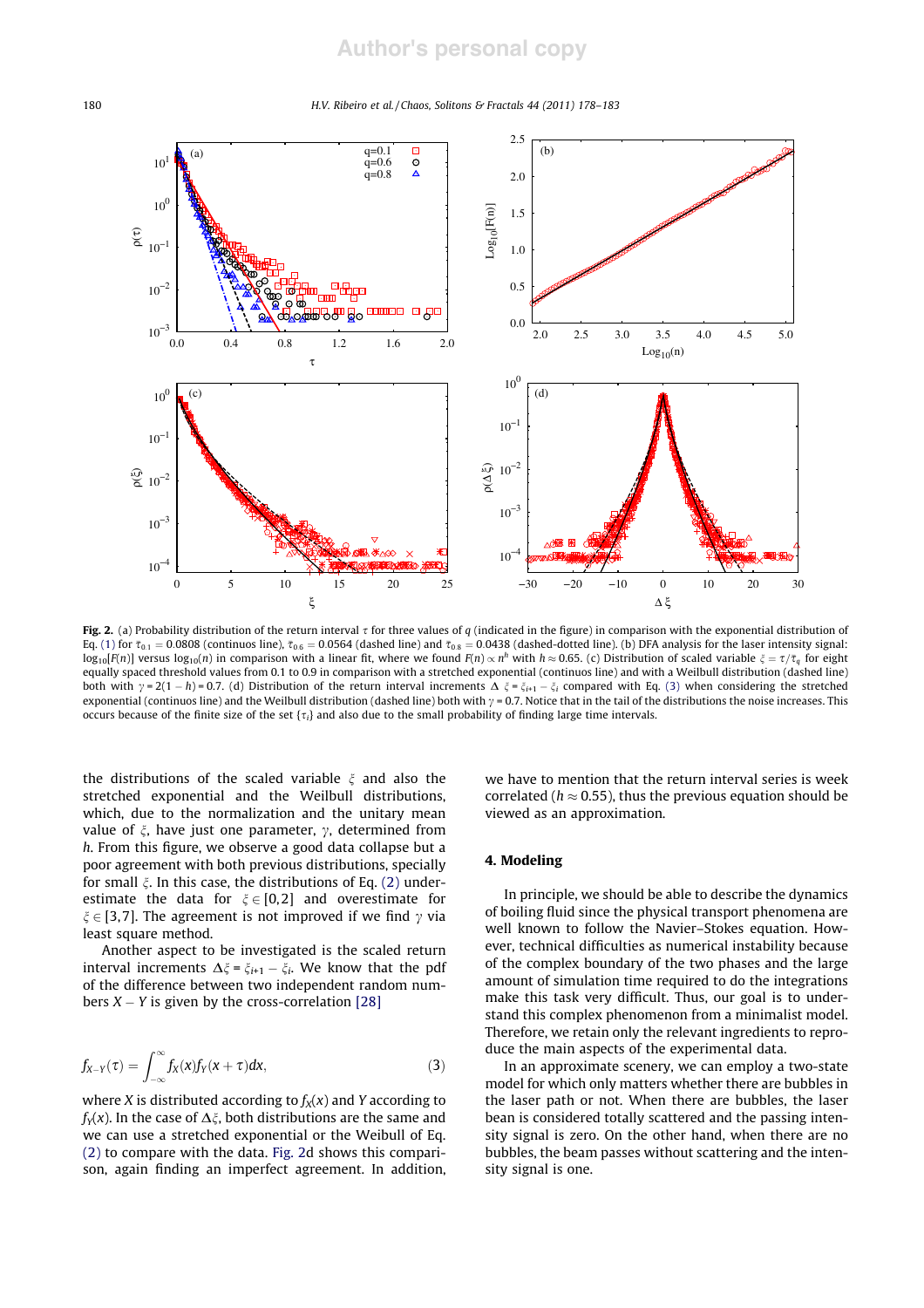In addition to the above two-state approximation for the laser signal, a significant ingredient of these empirical data is the power law correlation presented in Fig. 2b. It has been reported that a symbol series (here 0 or 1) can present long-range correlations when it is generated by using only two uncorrelated random numbers [29,30]. In this context, a possible way to model our data is considering a one-dimensional lattice where the sites represent the laser intensity signal in a given time. In the first site of the lattice we start to fill it drawing a discrete random number from a Bernoulli distribution with probability parameter p. If the random number is 1, there are bubbles in the laser patch and the laser signal is zero for this time. Otherwise, there are no bubbles in the laser path and the laser signal is one for this time and also for the next  $[x]$  times (sites), where  $[x]$  is the integer part of a random number x distributed according to a distribution  $P(x)$ . All of the other sites of this lattice are filled by repeating the above procedure. Due to the fact that the simulated laser signal is only zeros or ones, it does not depend on the threshold value q. Actually, in this approach the return interval  $\tau$  is exactly the length of the consecutive zero sites. Thus, we effectively focus our attention on the scaled variable  $\xi$ .

The proposed model appears to be very ad hoc since we have a function to choose plus a parameter. However, when performing the simulations, we empirically found that short tail distributions such as exponential, Gaussian, lognormal, and gamma are not able to improve the agreement found when comparing with the analytical expressions of Eq. (2). In contrast, when considering the most simple distribution with power law tail, i.e., the Pareto one

$$
P(x) = \begin{cases} \alpha k^{\alpha} x^{-\alpha - 1}, & \text{if } x > k, \\ 0, & \text{if } x < k, \end{cases}
$$
 (4)

where  $k > 0$ ,  $\alpha > 0$  are parameters of the distribution, the agreement with our data is very good.

Fig. 3 shows the simulated return interval in comparison with experimental data. For the simulation, we have fixed the value  $k = 1$  and the size of lattice in a such way to have  $5 \times 10^4$  return intervals, typically the number found in the experimental data. To obtain the best fit parameters, we incrementally update the values of  $\alpha$  and p getting the distribution  $\rho(\xi)$  which is averaged over 200 realizations and so confronted with the experimental data via the method of least squares. The best values found for these parameters are  $\alpha$  = 1.8 and  $p$  = 0.2.

The previous model claims for an analytical approach. Indeed, it may be view as a sum of random numbers in which the number terms is also a random number. Thus, supposing known the distribution of Pareto sums, we may write



Fig. 3. A comparison between the experimental (a) and the simulated (b) return intervals. The simulated result was obtained by considering a Pareto distribution with  $k = 1$  and  $\alpha = 1.8$  and the parameter  $p = 0.2$  for a lattice with  $5 \times 10^4$  sites averaged over 200 realizations. (c) Shows the distribution of the return interval for eight equally spaced threshold values from 0.1 to 0.9 compared with the simulated result (continuos lines). (d) Presents the comparison for the return interval increments  $\Delta \xi = \xi_{i+1} - \xi_i$ .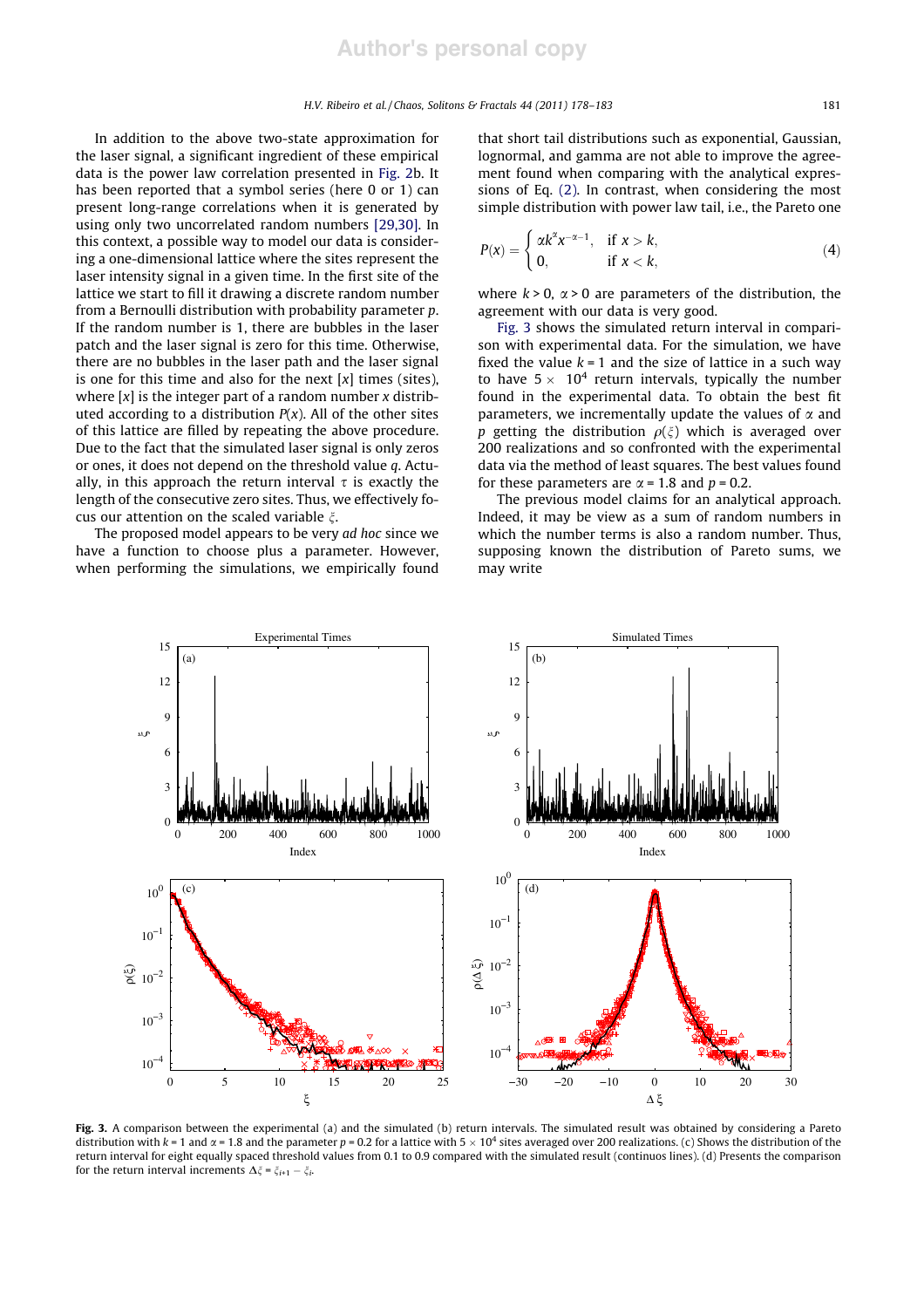182 H.V. Ribeiro et al. / Chaos, Solitons & Fractals 44 (2011) 178–183

$$
\rho(\tau) = N \sum_{n=1}^{\infty} (1-p)^n S_n(\alpha_n, k_n), \qquad (5)
$$

where *N* is the normalization factor,  $(1 - p)^n$  is the probability of summing *n* consecutive numbers and  $S_n(\alpha_n, k_n)$  is the distribution of Pareto sums. However, to obtain a general expression for  $S_n(\alpha_n,k_n)$  may not be a easy task [31– 33]. It can be argued that these cumbersome calculations are avoided if we consider a stable distribution for  $P(x)$ . In fact, for this case the sum of stable variables is well known to be a stable distribution, but the support of  $P(x)$ is only positive when the stable index,  $\alpha'$ , is less that one and the skewness parameter is equals to one [34]. The stable distribution is asymptotically a power law with  $P(x) \sim x^{-1-\alpha'}$  which is not compatible the exponent found when considering the Pareto distribution.

The comparison with the previous model also indicates that the laser signal is very close to a point possess, since the deflection times are very short when compared with inter-event times  $\tau_i$ . By comparing our model with Refs. [35–37], we find that the laser signal can be viewed as non-Poisson renewal process. This process is characterized by a sequence of events spaced by time intervals that are independent random variables. Moreover, the time intervals are draw from the same probability density  $\psi(\tau) \sim \tau^{-\mu}$ , where  $\mu$  is the renew index. Confronting this expression with the Pareto distribution, we can see that the renew index is  $\mu = \alpha + 1 \approx 2.8$  for our case. In addition, following Grigolini et. al [35], it is also possible to show that a fully asymmetric Lévy stable distribution of index  $\delta = (\mu - 1)^{-1} \approx 0.56$  emerges for number of events in an time interval  $\tau'$ . Further, the renew process may be also connected with a noise whose power spectrum is  $1/f''$ , where  $\eta = 3 - \mu \approx 0.2$  in our case.

The previous findings suggest that a  $1/f^{0.2}$  noise is present in the context of a first-order phase transition, in contrast with the common association among inverse power laws noise and critical phenomena [38,39]. This has been also reported in the context of first-order electronic phase transitions [40] and for polymer folding [41]. From a general point of view, all the empirical discoveries suggest that, at boiling temperature, the fluctuations between the two phases (here, the bubble and the liquid bulk) play an essential role in the system dynamics, generating the nontrivial aspects reported here.

## 5. Summary

We have reported statistical analysis from the bubbles dynamics in a sample of boiling water. Our analysis was focused on an experiment of laser scattering in which a laser beam passed through the boiling fluid having its intensity monitored. By using this time series we evaluated the return interval distribution finding a non-exponential distribution. In addition, we verified that the dynamical processes that generates the bubbles introduces nontrivial correlations. Employing a minimalist phenomenological model we were able to reproduce the experimental behavior successfully. The model also seems to suggest that a fundamental ingredient generating the nontrivial dynamics is the power law tail related to the waiting time for

the bubbles passing through the laser path and also the correlations introduced by the draw of the two random numbers.

#### Acknowledgements

We thank CNPq/CAPES for financial support and CENA-PAD-SP for computational support.

### References

- [1] Prosperetti A. Bubbles. Phys Fluids 2004;16:1852–65.
- [2] Lohse D. Bubble puzzles. Phys Today 2003;56:36–41.
- [3] Joshi JB. Computational flow modelling and design of bubble column reactors. Chem Eng Sci 2001;56:5893–933.
- [4] Alvarez-Ramirez J, Espinosa-Paredes G, Vazquez A. Detrended fluctuation analysis of the neutronic power from a nuclear reactor. Physica A 2005;351:227–40.
- [5] Brenner MP, Hilgenfeldt S, Lohse D. Single-Bubble Sonoluminescence 2002;74:425–84.
- [6] Seychelles F, Amarouchene Y, Bessafi M, Kellay H. Thermal convection and emergence of isolated vortices in soap bubbles. Phys Rev Lett 2008:100 144501 1-4
- [7] Vandewalle N, Lentz JF, Dorbolo S, Brisbois F. Avalanches of popping bubbles in collapsing foams. Phys Rev Lett 2001;86:179–82.
- [8] Ritacco H, Kiefer F, Langevin D. Lifetime of bubble rafts: cooperativity and avalanches. Phys Rev Lett 2007:94–8.
- [9] Schmidt LE, Keim NC, Zhand WW, Nagel SR, Memory-encoding vibrations in a disconnecting air bubble. Nature Phys 2009;5:343–6.
- [10] Tryggvason G, Esmaeeli A, Lu J, Biswas S. Direct numerical simulations of gas/liquid multiphase flows. Fluid Dynam Res 2006;38:660–81.
- [11] Zahn D. How does water boil? Phys Rev Lett 2004:93–4.
- [12] Brennen CE. Cavitation and bubble dynamics. New York: Oxford University Press; 1995.
- [13] Shoji M. Studies of boiling chaos: a review. Int J Heat Mass Transfer 2004;47:1105–28.
- [14] Thome JR. Boiling in microchannels: a review of experiment and theory. Int J Heat Fluid Flow 2004;25:128–39.
- [15] Cordonet A, Lima R, Ramos E. Two models for the dynamics of boiling in a short capillary tube. Chaos 2001;11:344–50.
- [16] Iida Y, Lee J, Kozuka T, Yasui K, Towata A, Tuziuti T. Optical cavitation probe using light scattering from bubble clouds. Ultrason Sonochem 2009;16:519–24.
- [17] Gumbel EJ. Statistics of extremes. New York: Dover Publications Inc.: 2004.
- [18] Galambos J. The asymptotic theory of extreme order statistics. New York: John Wiley & Sons Inc; 1978.
- [19] Reiss RD, Thomas M, Reiss RD. Statistical analysis of extreme values: from insurance, finance, hydrology and other fields. Boston: Birkhauser; 1997.
- [20] Embrechts P, Kluppelberg C, Mikosch T. Modelling extremal events for insurance and finance. New York: Springer; 1997.
- [21] Bunde A, Eichner JF, Kantelhardt JW, Havlin S. Long-term memory: a natural mechanism for the clustering of extreme events and anomalous residual times in climate records. Phys Rev Lett 2005;94. 048701,1-4.
- [22] Yamasaki K, Muchnik L, Havlin S, Bunde A, Stanley HE. Scaling and memory in volatility return intervals in financial markets. Proc Natl Acad Sci USA 2005;102:9424–8.
- [23] Wang F, Yamasaki K, Havlin S, Stanley HE. Scaling and memory of intraday volatility return intervals in stock markets. Phys Rev E  $2006:73-8$
- [24] Blender R, Fraedrich K, Sienz F. Extreme event return times in longterm memory processes near 1/f. Nonlinear Process. Geophys. 2008;15:557–65.
- [25] Santhanam MS, Kantz H. Return interval distribution of extreme events and long-term memory. Phys Rev E 2008;78. 051113,1-9.
- [26] Peng CK, Buldyrev SV, Havlin S, Simons M, Stanley HE, Goldberger AL. Mosaic organization of DNA nucleotides. Phys Rev E  $1994 \cdot 49 \cdot 1685 - 9$
- [27] Kantelhardt JW, Koscielny-Bunde E, Rego HHA, Havlin S, Bunde A. Detecting long-range correlations with detrended fluctuation analysis. Physica A 2001;295:441–54.
- [28] Rohatgi VK. Statistical inference. New York: John Wiley; 1984.